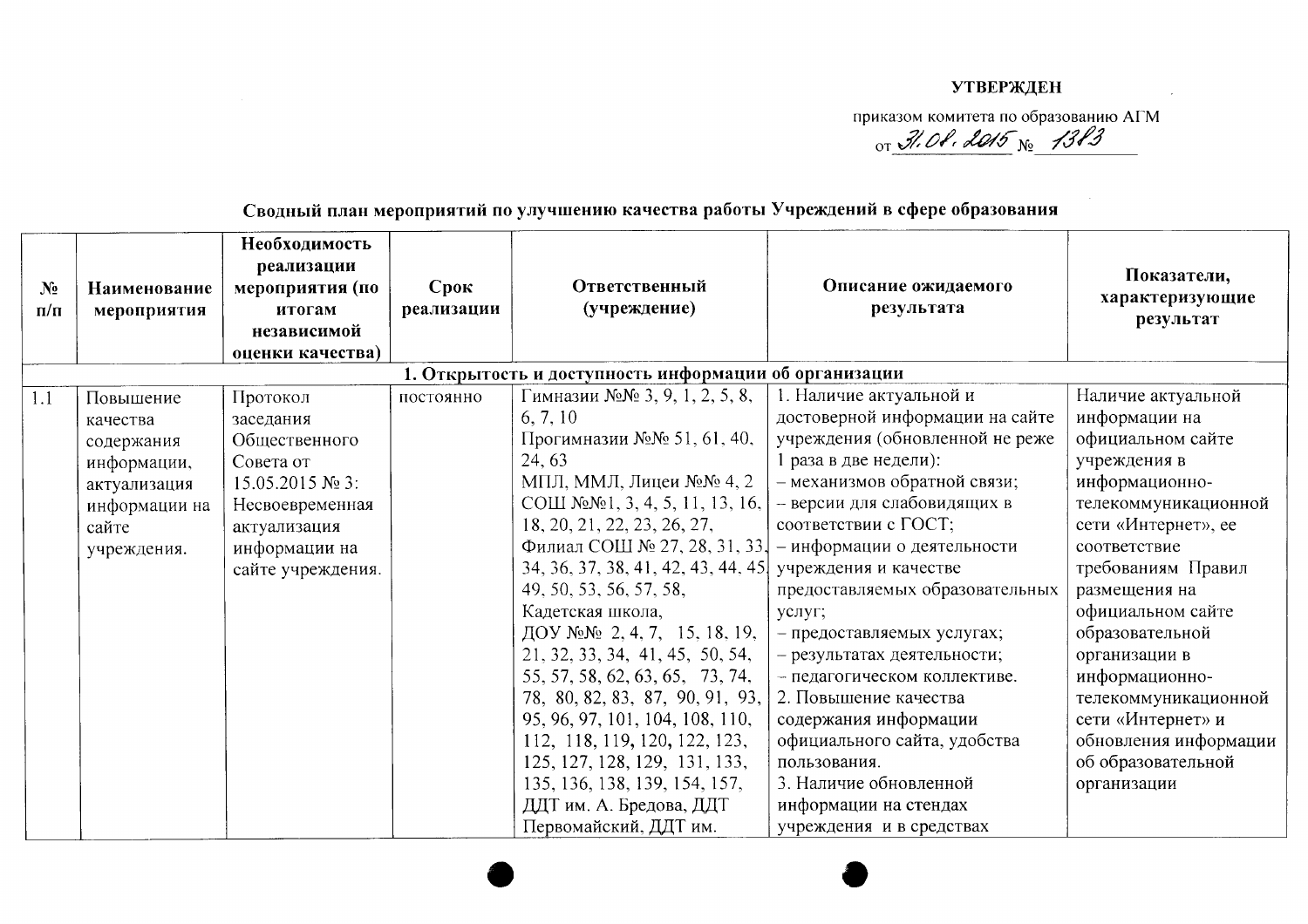| N <sub>2</sub><br>$\Pi/\Pi$ | Наименование<br>мероприятия                                                                                     | Необходимость<br>реализации<br>мероприятия (по<br>итогам<br>независимой<br>оценки качества)                                                                      | Срок<br>реализации | Ответственный<br>(учреждение)                                                                                                                                                                                                                                                                                                                                                                                                                                                                                                                                | Описание ожидаемого<br>результата                                                                                                                                                                                                                                                                                                                                                                                                                                                                                                                                                                                                                                                                                      | Показатели,<br>характеризующие<br>результат                                                                                         |
|-----------------------------|-----------------------------------------------------------------------------------------------------------------|------------------------------------------------------------------------------------------------------------------------------------------------------------------|--------------------|--------------------------------------------------------------------------------------------------------------------------------------------------------------------------------------------------------------------------------------------------------------------------------------------------------------------------------------------------------------------------------------------------------------------------------------------------------------------------------------------------------------------------------------------------------------|------------------------------------------------------------------------------------------------------------------------------------------------------------------------------------------------------------------------------------------------------------------------------------------------------------------------------------------------------------------------------------------------------------------------------------------------------------------------------------------------------------------------------------------------------------------------------------------------------------------------------------------------------------------------------------------------------------------------|-------------------------------------------------------------------------------------------------------------------------------------|
|                             |                                                                                                                 |                                                                                                                                                                  |                    | Торцева, ДМЦ «Океан»,<br>ЦДЮТ, ДЮСШ №№1, 2, 4, 6,<br>7, 10, 11, 14, 15, 16, 17, 19.                                                                                                                                                                                                                                                                                                                                                                                                                                                                          | массовой информации о<br>деятельности образовательного<br>учреждения.<br>4. Наличие обновленных<br>нормативно-правовых документов.                                                                                                                                                                                                                                                                                                                                                                                                                                                                                                                                                                                     |                                                                                                                                     |
| 1.2                         | Изменение<br>интерфейса<br>сайта,<br>добавление<br>новых разделов,<br>отражающих<br>деятельность<br>учреждения. | Протокол<br>заседания<br>Общественного<br>Совета от<br>15.05.2015 № 3:<br>Не достаточный<br>уровень<br>доступности и<br>полноты<br>информации об<br>организации. | постоянно          | ДОУ №№ 11, 13, 14, 27, 38,<br>46, 48, 72, 76, 79, 85, 89, 102<br>104, 105, 109, 115, 130, 140,<br>146, 151, 152, 156<br>Гимназии №№<br>3,9,1,2,5,8,6,7,10<br>Прогимназии №№ 51, 61, 40,<br>24, 63<br>МПЛ, ММЛ, Лицеи №№4, 2<br>COIII $N_2N_21, 3, 4, 5, 11, 13$<br>16, 18, 20, 21, 22, 23, 26,<br>27, Филиал 27, 28, 31, 33, 34, 36,<br>37, 38, 41, 42, 43, 44,<br>45, 49, 50, 53, 56, 57, 58,<br>Кадетская школа<br>ДДТ им. А. Бредова, ДДТ<br>Первомайский, ДДТ им.<br>Торцева, ДМЦ «Океан»,<br>ЦДЮТ, ДЮСШ №№1, 2, 4, 6,<br>7, 10, 11, 14, 15, 16, 17, 19. | 1. Модернизированный сайт:<br>- доступность перехода основные<br>(популярные) ссылки;<br>- удобство пользования<br>официальным сайтом учреждения.<br>2. Систематизированная и<br>структурированная информация,<br>размещенная на сайте учреждения.<br>3. Обновленная структура сайта:<br>- наличие онлайн-анкеты на<br>главной странице;<br>- наличие новостной ленты на<br>сайте учреждения;<br>- создание разделов: учебно-<br>методический, воспитательный;<br>- наличие разделов, отражающих<br>деятельность учреждения.<br>4. Увеличение числа посещений<br>сайта учреждения.<br>2. Комфортность условий и доступность получение услуг в сфере образования, в том числе для граждан с ограниченными возможностями | Доля лиц, считающих<br>информирование о<br>работе организации и<br>порядке предоставления<br>услуг доступным и<br>достаточным, 100% |
| здоровья                    |                                                                                                                 |                                                                                                                                                                  |                    |                                                                                                                                                                                                                                                                                                                                                                                                                                                                                                                                                              |                                                                                                                                                                                                                                                                                                                                                                                                                                                                                                                                                                                                                                                                                                                        |                                                                                                                                     |
| 2.1                         | Мероприятия,<br>направленные                                                                                    | Протокол<br>заседания                                                                                                                                            | 2015-2016          | ДОУ №№ 2, 4, 7, 11, 14, 15,<br>19, 21, 27, 32, 34, 38, 41, 45,                                                                                                                                                                                                                                                                                                                                                                                                                                                                                               | 1. Наличие современного учебно-<br>дидактического оборудования,                                                                                                                                                                                                                                                                                                                                                                                                                                                                                                                                                                                                                                                        | 1. Доля лиц, считающих<br>условия оказания услуг                                                                                    |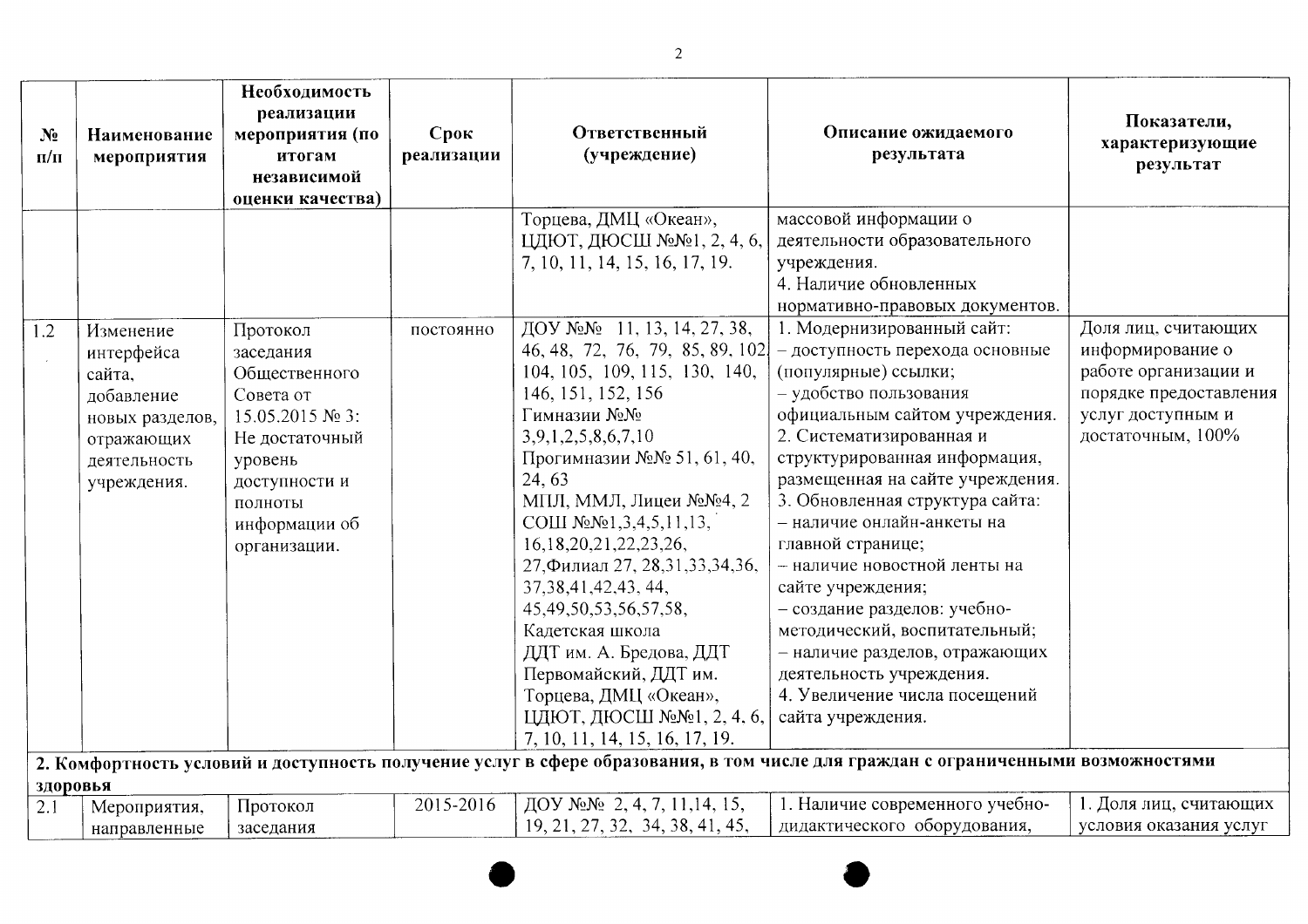| N <sub>2</sub> | Наименование               | Необходимость<br>реализации<br>мероприятия (по | Срок       | Ответственный                      | Описание ожидаемого              | Показатели,            |
|----------------|----------------------------|------------------------------------------------|------------|------------------------------------|----------------------------------|------------------------|
| $\Pi/\Pi$      | мероприятия                | итогам                                         | реализации | (учреждение)                       | результата                       | характеризующие        |
|                |                            | независимой                                    |            |                                    |                                  | результат              |
|                |                            | оценки качества)                               |            |                                    |                                  |                        |
|                | повышение<br>на            | Общественного                                  |            | 46, 48, 50, 57, 63, 65, 74, 76, 79 | тренажеров.                      | комфортными от числа   |
|                | уровня бытовой             | Совета<br><b>OT</b>                            |            | 80, 82, 83, 85, 87, 89, 90, 91,    | 2. Наличие стендов, макетов,     | опрошенных о работе    |
|                | комфортности               | 15.05.2015 № 3:                                |            | 93, 95, 96, 97, 102, 104, 105,     | наглядных пособий в соответствии | учреждения, 100%       |
|                | пребывания<br>$\mathbf{B}$ | Необходимость                                  |            | 108, 109, 110, 112, 115, 118,      | $c \Phi \Gamma$ OC               | 2. Доля                |
|                | учреждении и               | создания                                       |            | 119, 120, 122, 123, 125, 127,      | 3. Произведенные ремонтные       | отремонтированных      |
|                | развитие                   | комфортных                                     |            | 128, 129, 130, 131, 138,           | работы в учреждении,             | помещений - не менее   |
|                | материально-               | условий                                        |            | 139, 140, 151, 152, 156, 157       | соответствие помещений           | 95%.                   |
|                | технической                | получения услуг,                               |            | Гимназии №№ 3, 9, 1, 2, 5, 8,      | требованиям САНПиН.              |                        |
|                | базы.                      | в том числе для                                |            | 6, 7, 10                           | 4. Наличие благоустроенных       |                        |
|                |                            | детей<br>$\mathcal{C}$                         |            | Прогимназии №№ 51, 61, 40,         | территорий, выполнение           |                        |
|                |                            | ограниченными                                  |            | 24, 63                             | косметического ремонта           |                        |
|                |                            | возможностями                                  |            | МПЛ, ММЛ, Лицеи №№ 4, 2            | 5. Наличие современного          |                        |
|                |                            | здоровья.                                      |            | СОШ №№1, 3, 4, 5, 11, 13, 16,      | спортивного инвентаря            |                        |
|                |                            |                                                |            | 18, 20, 21, 22, 23, 26, 27,        | 6. Наличие современной мебели,   |                        |
|                |                            |                                                |            | Филиал СОШ № 27, 28, 31, 33.       | отремонтированных ограждений     |                        |
|                |                            |                                                |            | 34, 36, 37, 38, 41, 42, 43, 44, 45 | учреждений, отремонтированных    |                        |
|                |                            |                                                |            | 49, 50, 53, 56, 57, 58,            | кровель, модернизированной       |                        |
|                |                            |                                                |            | Кадетская школа                    | системы охраны.                  |                        |
|                |                            |                                                |            | ДДТ им. А. Бредова, ДДТ            | 7. Соответствие пищеблоков       |                        |
|                |                            |                                                |            | Первомайский, ДДТ им.              | учреждения СанПиН.               |                        |
|                |                            |                                                |            | Торцева, ДМЦ «Океан»,              | 8. Наличие отремонтированных     |                        |
|                |                            |                                                |            | ЦДЮТ, ДЮСШ №№1, 2, 4, 6,           | тепловых сетей и других          |                        |
|                |                            |                                                |            | 7, 10, 11, 14, 15, 16, 17, 19.     | коммуникаций.                    |                        |
| 2.2            | Мероприятия,               | Протокол                                       | 2015       | Гимназии №№ 3, 9, 1, 2, 5, 8,      | 1. Наличие условий для лиц с     | Доля лиц, считающих    |
|                | направленные               | заседания                                      |            | 6, 7, 10                           | ограниченными возможностями      | условия оказания услуг |
|                | создание<br>на             | Общественного                                  |            | Прогимназии №№ 51, 61, 40,         | здоровья.                        | доступными, от числа   |
|                | условий<br>для             | Совета<br><b>OT</b>                            |            | 24, 63                             | 2. Наличие специального          | опрошенных о работе    |
|                | возможности                | 15.05.2015 № 3:                                |            | МПЛ, ММЛ, Лицеи №№4, 2             | оборудования для лиц с           | учреждения - 100%      |
|                | получения                  | Необходимость                                  |            | СОШ №№1, 3, 4, 5, 11, 13, 16,      | ограниченными возможностями      |                        |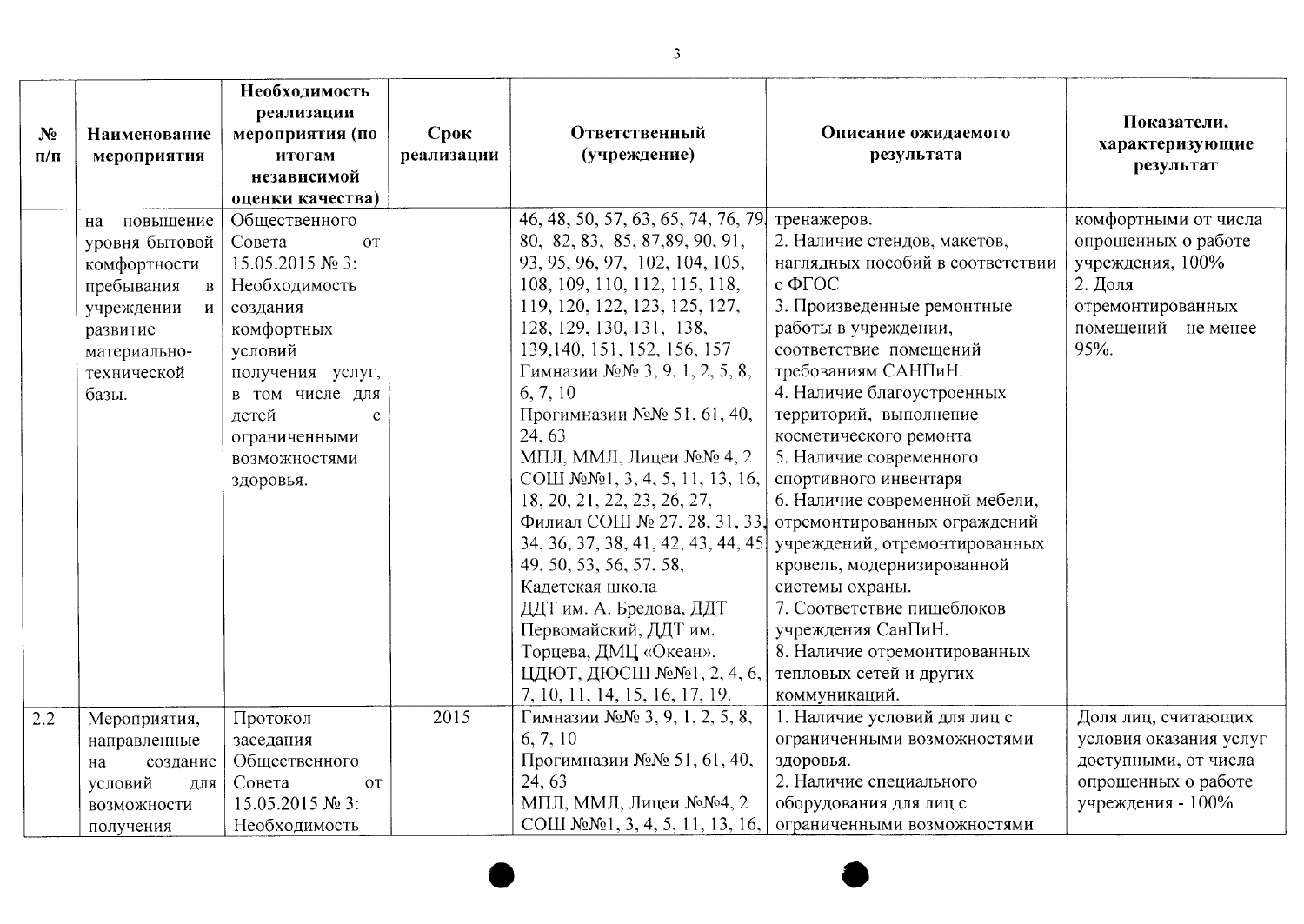| $N_2$<br>$\Pi/\Pi$ | Наименование<br>мероприятия                                                                                                                                                                                                                         | Необходимость<br>реализации<br>мероприятия (по<br>итогам<br>независимой<br>оценки качества)                                                       | Срок<br>реализации | Ответственный<br>(учреждение)                                                                                                                                                                                                                                                                                                                                                                                                                                                                                                                                    | Описание ожидаемого<br>результата                                                                                                                                     | Показатели,<br>характеризующие<br>результат                                                                                                                                                                                                                                                                                                      |
|--------------------|-----------------------------------------------------------------------------------------------------------------------------------------------------------------------------------------------------------------------------------------------------|---------------------------------------------------------------------------------------------------------------------------------------------------|--------------------|------------------------------------------------------------------------------------------------------------------------------------------------------------------------------------------------------------------------------------------------------------------------------------------------------------------------------------------------------------------------------------------------------------------------------------------------------------------------------------------------------------------------------------------------------------------|-----------------------------------------------------------------------------------------------------------------------------------------------------------------------|--------------------------------------------------------------------------------------------------------------------------------------------------------------------------------------------------------------------------------------------------------------------------------------------------------------------------------------------------|
|                    | образовательны<br>услуг<br>$\, {\bf B}$<br>$\mathbf{X}$<br>образовательны<br>х учреждениях<br>лиц<br>$\mathbf{c}$<br>ЛЛЯ<br>ограниченными<br>возможностями<br>здоровья.                                                                             | создания<br>доступных<br>условий<br>получения услуг,<br>в том числе для<br>граждан<br>$\mathbf{c}$<br>ограниченными<br>возможностями<br>здоровья. |                    | 18, 20, 21, 22, 23, 26, 27,<br>Филиал СОШ № 27, 28, 31, 33, 3. Наличие и реализация<br>34, 36, 37, 38, 41, 42, 43, 44, 45<br>49, 50, 53, 56, 57, 58,<br>Кадетская школа<br>ДДТ им. А. Бредова, ДДТ<br>Первомайский, ДДТ им.<br>Торцева, ДМЦ «Океан»,<br>ЦДЮТ, ДЮСШ №№1, 2, 4, 6,<br>7, 10, 11, 14, 15, 16, 17, 19.                                                                                                                                                                                                                                               | здоровья.<br>адаптивных программ для лиц с<br>ограниченными возможностями<br>здоровья.<br>3. Наличие электронного банка<br>методических разработок для<br>детей с ОВЗ |                                                                                                                                                                                                                                                                                                                                                  |
| 3.1                | Мероприятия<br>по обеспечению<br>и созданию<br>условий для<br>психологическо<br>й безопасности<br>и комфортности<br>в учреждении.<br>на<br>установление<br>взаимоотношен<br>ий<br>педагогических<br>работников с<br>воспитанникам(<br>обучающимися) | Протокол<br>заседания<br>Общественного<br>Совета<br><b>OT</b><br>15.05.2015 № 3:<br>1. Повышение<br>уровня<br>профессионализм<br>а персонала      | постоянно          | 3. Доброжелательность, вежливость и компетентность работников организации<br>ДОУ №№ 2, 4, 7, 11, 13, 14,<br>15, 18, 19, 21, 27, 32, 33, 34, 38<br>41, 45, 48, 50, 54, 55, 57, 58, 62<br>63, 65, 72, 73, 74, 76, 78, 79, 80<br>82, 83, 85, 87, 89, 90, 91, 93, 95<br>96, 97, 101, 102, 104, 105, 108,<br>109, 110, 112, 115, 118, 119,<br>120, 122, 123, 125, 127, 128,<br>129, 130, 131, 133, 135, 136,<br>138, 139, 140, 146, 151, 152,<br>154, 156, 157<br>Гимназии №№<br>3,9,1,2,5,8,6,7,10<br>Прогимназии №№ 51, 61, 40,<br>24, 63<br>МПЛ, ММЛ, Лицеи №№4, 2 | 1. Своевременное прохождение<br>педагогическими работниками<br>повышения квалификации.<br>2. Наличие экспериментальных<br>пилотных площадок                           | 1. Доля лиц, считающих<br>персонал, оказывающий<br>услуги, компетентным,<br>от числа опрошенных<br>лиц, 100%.<br>2. Доля педагогических<br>работников<br>своевременно<br>прошедших курсы<br>повышения<br>квалификации в<br>соответствии с<br>утвержденным<br>графиком, в общем<br>числе педагогических<br>работников,<br>подлежащих<br>повышению |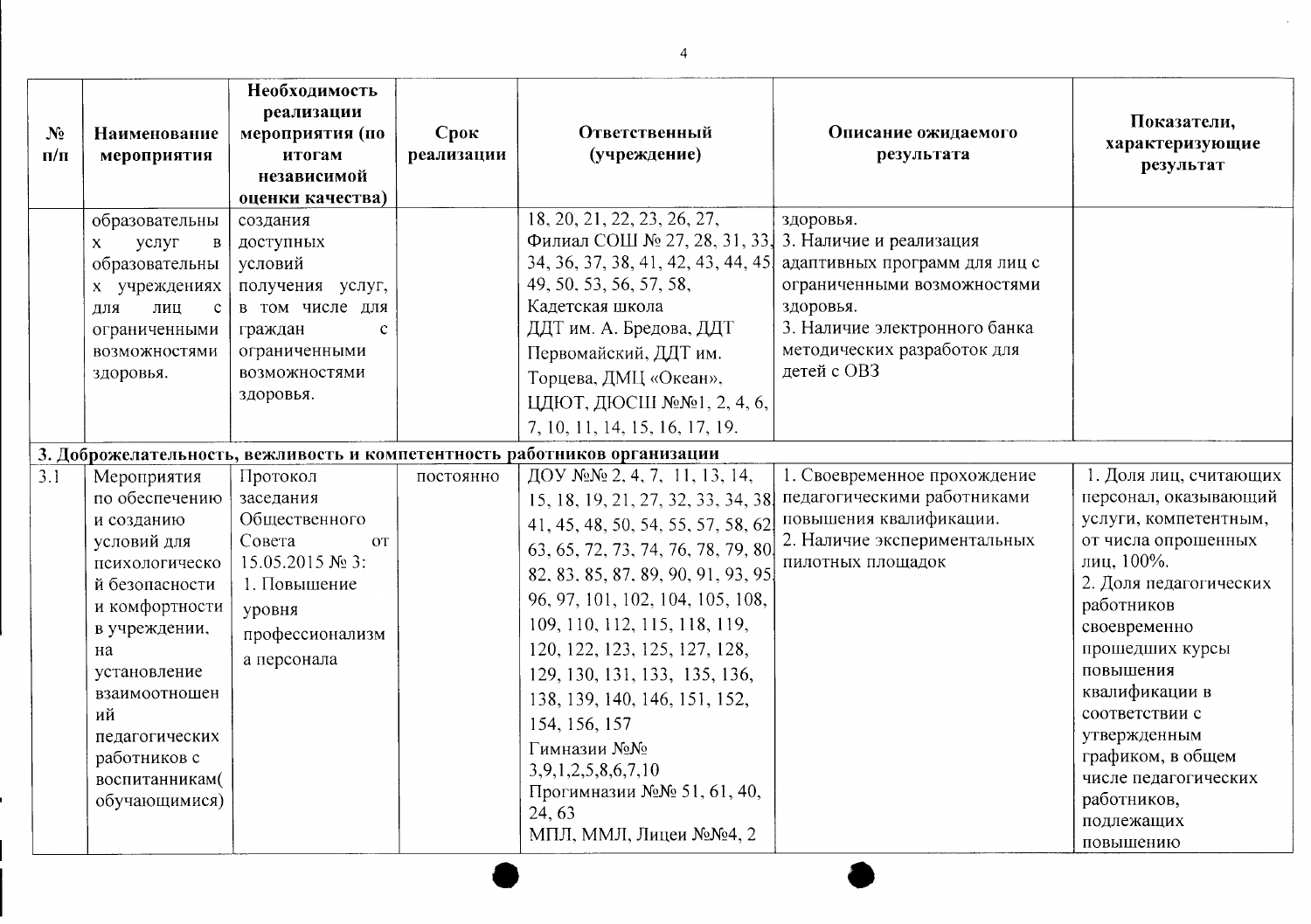| $N_2$<br>$\Pi/\Pi$ | Наименование<br>мероприятия | Необходимость<br>реализации<br>мероприятия (по<br>итогам<br>независимой<br>оценки качества) | Срок<br>реализации | Ответственный<br>(учреждение)                                                                                                                                                                                                                                                                                                                                                                                                                                                                                                        | Описание ожидаемого<br>результата                                                                                                                  | Показатели,<br>характеризующие<br>результат                                                                                                                                                                                                                                                                                                                  |
|--------------------|-----------------------------|---------------------------------------------------------------------------------------------|--------------------|--------------------------------------------------------------------------------------------------------------------------------------------------------------------------------------------------------------------------------------------------------------------------------------------------------------------------------------------------------------------------------------------------------------------------------------------------------------------------------------------------------------------------------------|----------------------------------------------------------------------------------------------------------------------------------------------------|--------------------------------------------------------------------------------------------------------------------------------------------------------------------------------------------------------------------------------------------------------------------------------------------------------------------------------------------------------------|
|                    |                             |                                                                                             |                    | СОШ №№1,3,4,5,11,13,<br>16, 18, 20, 21, 22, 23, 26,<br>27, Филиал 27, 28, 31, 33, 34, 36,<br>37, 38, 41, 42, 43, 44,<br>45,49,50,53,56,57,58,Кадетская<br>школа<br>ДДТ им. А. Бредова, ДДТ<br>Первомайский, ДДТ им.<br>Торцева, ДМЦ «Океан»,<br>ЦДЮТ, ДЮСШ №№1, 2, 4, 6,<br>7, 10, 11, 14, 15, 16, 17, 19.                                                                                                                                                                                                                           |                                                                                                                                                    | квалификации<br>(соответствие<br>индикатору «дорожной<br>карты»).                                                                                                                                                                                                                                                                                            |
|                    |                             | 2. Улучшение<br>взаимодействия с<br>работниками<br>организации                              | постоянно          | ДОУ №№2, 4, 7, 11, 13, 14,<br>15, 18, 19, 21, 27, 32, 33, 34, 38<br>41, 45, 46, 48, 50, 54, 55, 57, 58<br>62, 63, 65, 72, 73, 74, 76, 78,<br>79, 80, 82, 83, 85, 87, 89, 90,<br>91, 93, 95, 96, 97, 101, 102, 104<br>105, 108, 109, 110, 112, 115,<br>118, 119, 120, 122, 123, 125,<br>127, 128, 129, 130, 131, 133,<br>135, 136, 138, 139, 140, 146,<br>151, 152, 154, 156, 157<br>Гимназии №№ 3, 9, 1, 2, 5, 8,<br>6, 7, 10<br>Прогимназии №№ 51, 61, 40,<br>24, 63<br>МПЛ, ММЛ, Лицеи №№ 4, 2<br>COIII №№ 1, 3, 4, 5, 11, 13, 16, | 1. Отсутствие конфликтных<br>ситуаций.<br>2. Функционирование социально-<br>психологической службы для<br>участников образовательного<br>процесса. | 1. Доля лиц, считающих,<br>что услуги оказываются<br>персоналом в<br>доброжелательной и<br>вежливой форме, от<br>числа опрошенных лиц -<br>$100\%$ .<br>2. Доля педагогических<br>работников<br>своевременно<br>прошедших курсы<br>повышения<br>квалификации в<br>соответствии с<br>утвержденным<br>графиком, в общем<br>числе педагогических<br>работников, |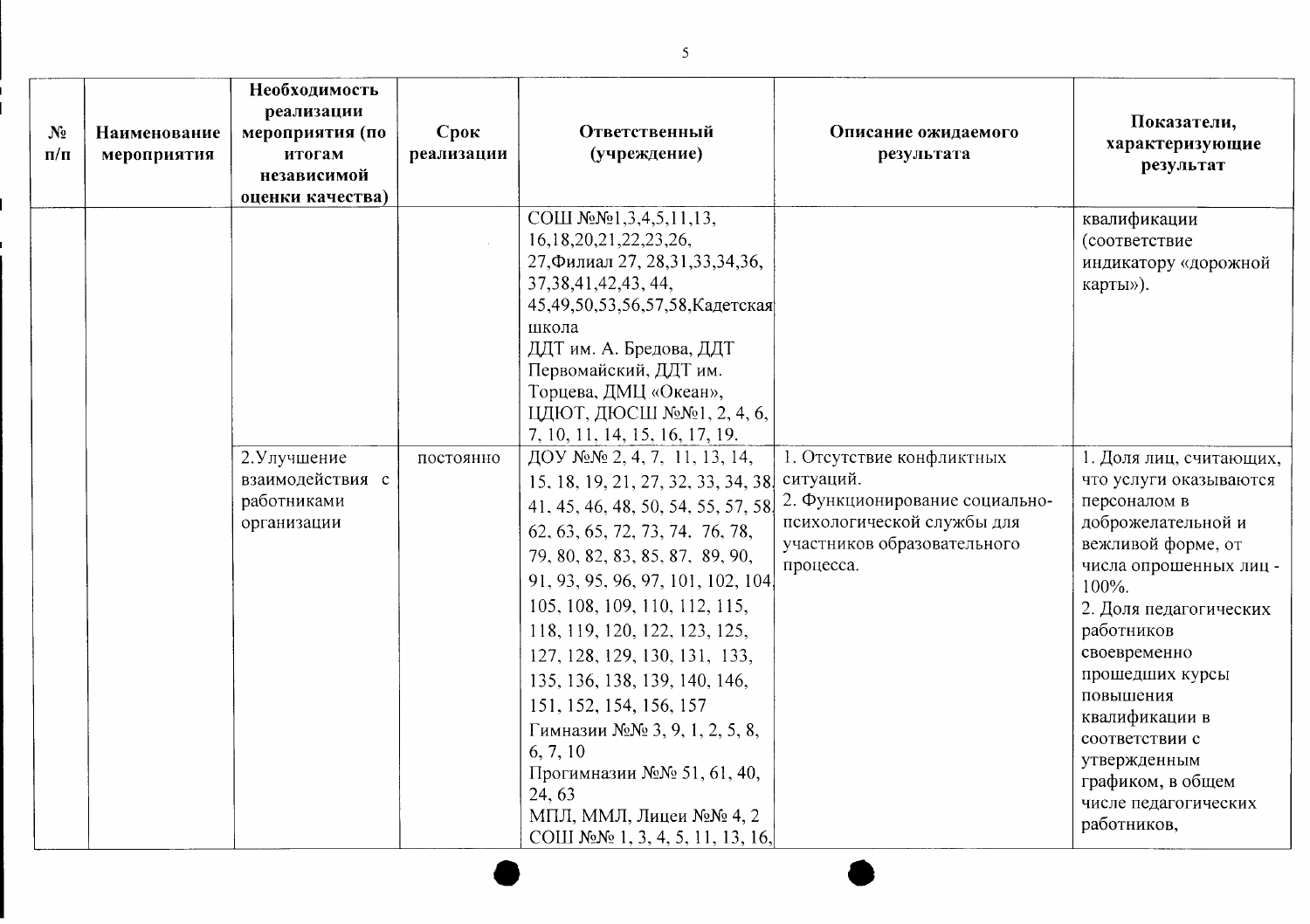|                |                                                                                                             | Необходимость<br>реализации                                                                                                  |            |                                                                                                                                                                                                                                                                                                                                                                                                                                                                                                 |                                                                                                                                                                                                                                       |                                                                                                                                                                                         |
|----------------|-------------------------------------------------------------------------------------------------------------|------------------------------------------------------------------------------------------------------------------------------|------------|-------------------------------------------------------------------------------------------------------------------------------------------------------------------------------------------------------------------------------------------------------------------------------------------------------------------------------------------------------------------------------------------------------------------------------------------------------------------------------------------------|---------------------------------------------------------------------------------------------------------------------------------------------------------------------------------------------------------------------------------------|-----------------------------------------------------------------------------------------------------------------------------------------------------------------------------------------|
| N <sub>2</sub> | Наименование                                                                                                | мероприятия (по                                                                                                              | Срок       | Ответственный                                                                                                                                                                                                                                                                                                                                                                                                                                                                                   | Описание ожидаемого                                                                                                                                                                                                                   | Показатели,<br>характеризующие                                                                                                                                                          |
| $\Pi/\Pi$      | мероприятия                                                                                                 | итогам<br>независимой                                                                                                        | реализации | (учреждение)                                                                                                                                                                                                                                                                                                                                                                                                                                                                                    | результата                                                                                                                                                                                                                            | результат                                                                                                                                                                               |
|                |                                                                                                             | оценки качества)                                                                                                             |            |                                                                                                                                                                                                                                                                                                                                                                                                                                                                                                 |                                                                                                                                                                                                                                       |                                                                                                                                                                                         |
|                |                                                                                                             |                                                                                                                              |            | 18, 20, 21, 22, 23, 26, 27,<br>Филиал СОШ № 27, 28, 31, 33,<br>34, 36, 37, 38, 41, 42, 43, 44, 45.<br>49, 50, 53, 56, 57, 58,<br>Кадетская школа<br>ДДТ им. А. Бредова, ДДТ<br>Первомайский, ДДТ им.<br>Торцева, ДМЦ «Океан»,<br>ЦДЮТ, ДЮСШ №№1, 2, 4, 6,<br>7, 10, 11, 14, 15, 16, 17, 19.                                                                                                                                                                                                     |                                                                                                                                                                                                                                       | подлежащих<br>повышению<br>квалификации - 100%.                                                                                                                                         |
|                |                                                                                                             | 4. Результативность деятельности организации.                                                                                |            |                                                                                                                                                                                                                                                                                                                                                                                                                                                                                                 |                                                                                                                                                                                                                                       |                                                                                                                                                                                         |
| 4.1            | Мероприятия,<br>направленные<br>на реализацию<br>образователь-<br>ных программ в<br>соответствии с<br>ФГОС. | Протокол<br>заседания<br>Общественного<br>Совета от<br>15.05.2015 № 3:<br>Качество<br>оказываемой<br>муниципальной<br>услуги | постоянно  | ДОУ №№ 2, 4, 7, 11, 13, 14,<br>15, 18, 19, 21, 27, 32, 33, 34, 38<br>41, 45, 46, 48, 50, 54, 55, 57, 58<br>62, 63, 65, 72, 73, 74, 76, 78,<br>79, 80, 82, 83, 85, 87, 89, 90,<br>91, 93, 95, 96, 97, 101, 102,<br>104, 105, 108, 109, 110, 112,<br>115, 118, 119, 120, 122, 123,<br>125, 127, 128, 129, 130, 131,<br>133, 135, 136, 138, 139, 140,<br>146, 151, 152, 154, 156, 157<br>Гимназии №№ 3, 9, 1, 2, 5, 8,6<br>,7,10<br>Прогимназии №№ 51, 61, 40,<br>24, 63<br>МПЛ, ММЛ, Лицеи №№4, 2 | 1. Повышение уровне<br>успеваемости обучающихся.<br>2. Проведение конференций,<br>семинаров.<br>3. Увеличение числа<br>воспитанников и обучающихся,<br>участвующих в конкурсах<br>муниципального, регионального, и<br>других уровней. | Показатели качества<br>оказываемой<br>муниципальной услуги,<br>установленные в<br>муниципальном<br>задании.<br>Удовлетворенность<br>качеством<br>предоставляемых услуг<br>не менее 99%. |